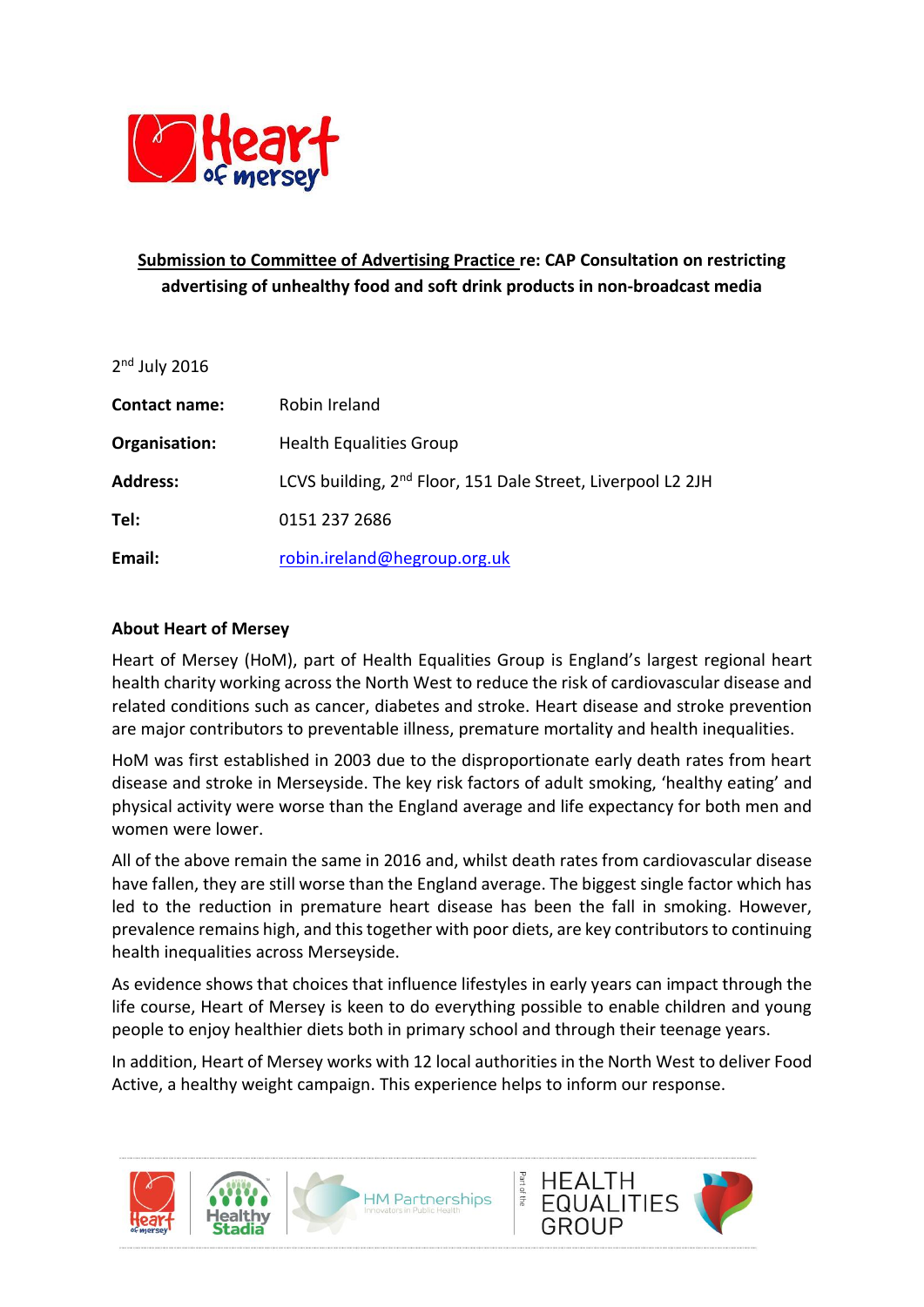#### **Introductory statement**

At an event on the 15<sup>th</sup> July 2016 at County Hall, Lancashire County Council, Preston, Food Active along with 42 supporters including academics, Directors of Public Health, public health professionals, nutritionists, students and community group members agreed to endorse the following statement from The Children's Food Campaign:

*"Children should be protected from the marketing and promotion of less healthy food and drink across all forms of media, wherever it is placed and whenever it is they see it. This includes a 9pm watershed for junk food adverts on TV, as well as comprehensive rules with no exceptions across non-broadcast media and platforms. Ideally, it should be the Government – through, for instance, its Childhood Obesity Strategy – which sets the ambitious policy goals for the Committee of Advertising Practice and other relevant bodies/regulators to then align their rules to meet. These should always be seeking to match international best practice, and adhere to World Health Organisation recommendations."*

Heart of Mersey recognises that there are high levels of disease due to poor diet. The proportion of the population affected by obesity continues to rise and of particular concern, is the increasing rate of overweight and obesity amongst infants and children. This is particularly prevalent in lower socio-economic groups. Within the North West, nearly 22.9% of the Reception year children measured in 2011/12 were overweight or obese. By Year 6, the rate of overweight and obesity doubled to 33.8%<sup>1</sup>.

There continues to be regional inequalities in oral health with almost 64% more five-year-olds suffering from the tooth decay in the North West of England than in the South East. Across the UK approximately 46,500 children and young people under 19 were admitted to hospital for a primary diagnosis of dental caries in 2013–14 which makes dental caries by far the most common reason for children aged between five and nine to be admitted to hospital<sup>2</sup>. Food and drink high in sugar play a harmful role in tooth decay.

### **Consultation questions**

### **Q1) Restrictions on HFSS product advertising**

*(a) Should the CAP Code be update to introduce tougher restrictions on the advertising of products high in fat, salt or sugar (HFSS)?*

**Yes**. Heart of Mersey supports the Children's Food Campaign (CFC) which has long been calling for tougher restrictions on the marketing of less healthy food and drink to children, on TV, online and beyond. Their research, briefings and monitoring reports all consistently show how prevalent this form of marketing is, and how the current rules are neither adequate nor robustly enforced.

Current marketing rules fail to protect children from junk food marketing online and across other forms of media. Adverts promoting junk food are targeted at children online that are

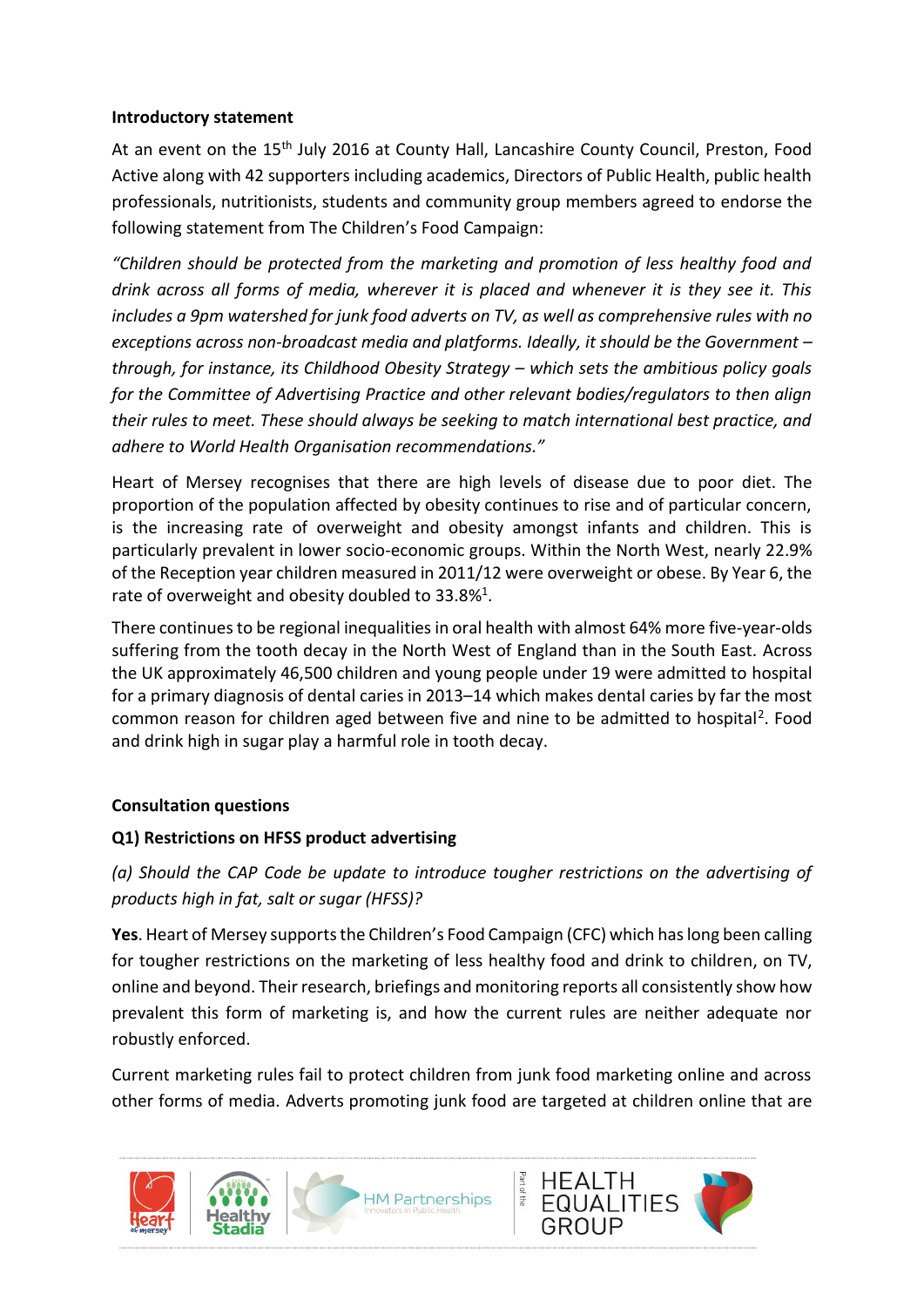not permitted on children's television. As CFC have shown, brand characters, brand marketing, and product packaging featuring games and competitions are not included in the regulations. Similarly, in-school marketing, sponsorship deals and in-store placement of products are other areas not covered by the existing rules.

The amount of screen time children are exposed to has increased since 2005, children aged 8-11 years have increased their TV viewing times from 13.2 hours per week to 14.8 hours per week, and those aged 12-15 years have increased their viewing time from 14.7 hours to 15.5 hours per week. Whilst TV screen time have seen a modest increase, online screen time has been shown to have increased at a much greater rate with 8-11 year olds spending 11.1 hours online in 2015, opposed to be 4.4 hours in 2005, and an increase of 10.9 hours per week for 12-15 year olds, from 8 hours in 2005 to 18.9 hours in 2015<sup>3</sup>.



#### Table 1: Ofcom  $(2015)^3$

A Europe wide study showed that 11-16 year olds spend their time online visiting social network sites, instant messaging, YouTube and gaming<sup>4</sup>. Tactics employed by online marketers allow them to collect data on those using internet devices and market accordingly, and whilst Online Behavioural Advertising is not permitted for under 13 year olds, online apps can collect this data with 'verifiable parental permission'<sup>5</sup>. Research suggests that parents scan online websites and apps for violent and sexual content, but have little awareness of junk food marketing aimed at their children, and the effects this can have on them developmentally (HFSS brands building an identity and 'relationship' with the child), socially (brands employing tactics such as 'tag a friend' to connect with peers) and biologically (children are impulsive and more responsive to HFSS ads than adults)<sup>6</sup>.

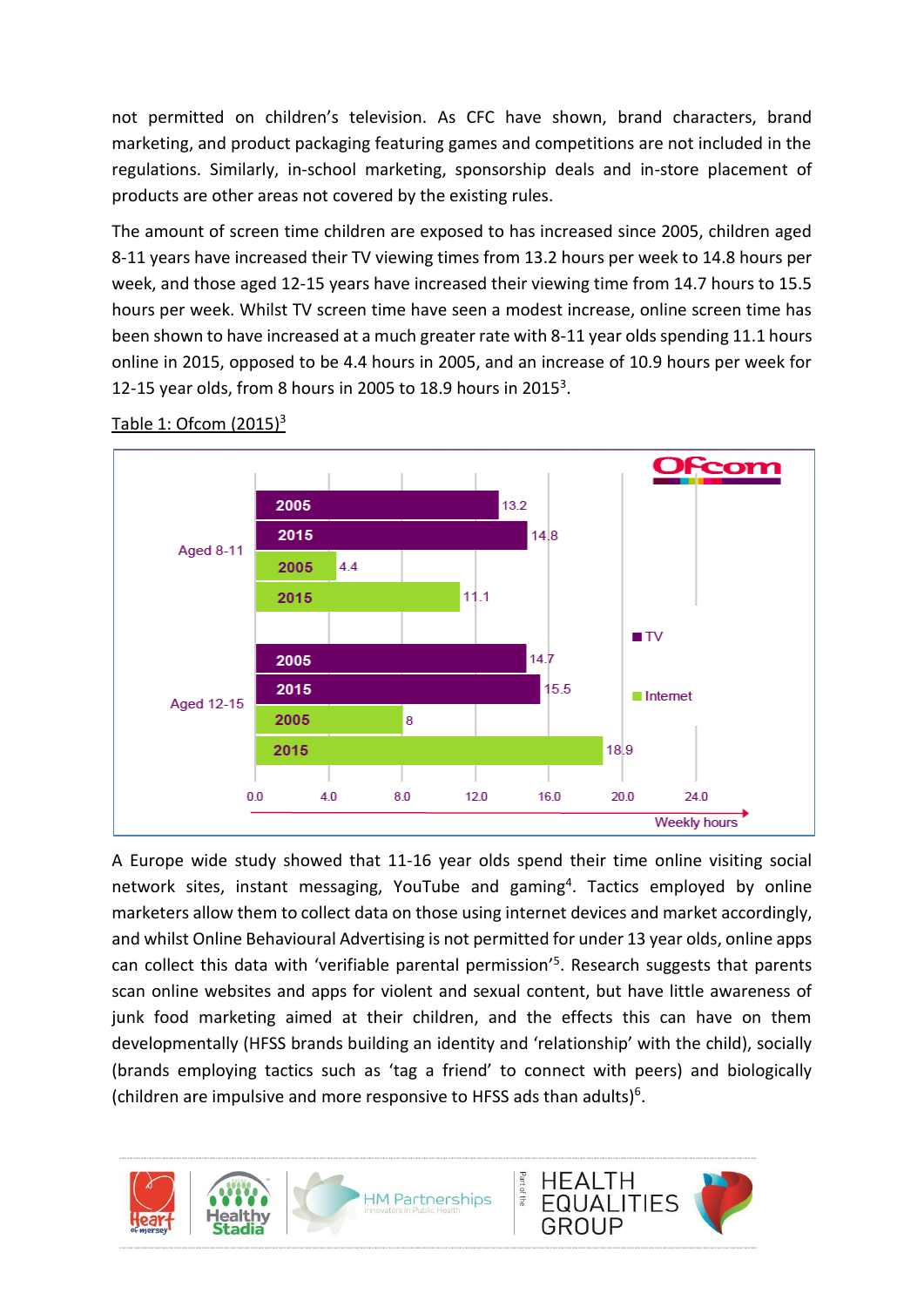Therefore there needs to be increased regulation on the ways in which companies can market to children both on TV and online, including clearer guidance for parents on how data is collected.

HFSS brands are increasingly making use of influencers (e.g. vloggers and musicians) to produce and distribute marketing content, not all of it as clearly labelled as advertising as is required. In addition, misleading health or nutrition claims online and on packaging – alongside images of happy children eating the products – skew the information parents are relying on when making purchasing decisions.

*(b) Should CAP use the existing Broadcast Committee of Advertising Practice (BCAP) guidance on identifying brand advertising that promotes HFSS products to define advertising that is likely to promote an HFSS product for the purposes of new and amended rules?*

Children's knowledge of unhealthy food and drink increases their obesity risk. Children's recognition of branded food logos increases with age and compared with other children, those who recall branded unhealthy food and drink have stronger preferences for such products.

As part of her presentation at the Food Active event, Dr Boyland explained that whilst food adverts (as a % of all ads) decreased in 2010 on children's channels, proportionally non-core foods still most heavily advertised. Core foods form the five food groups of fruit, vegetables, cereals, meat and alternatives, and milk and alternatives, and 'extra' or non-core foods are everything else. This can be explained by food companies altering product presentation to meet nutrient profiling restrictions - e.g. McDonalds 'Happy meals'7.

This suggests that the existing BCAP guidance is not strong enough. The definition of advertising needs to be widened to include all forms of commercially-sourced messages which include brand names or brand-related images.

# **Q2) Selecting a nutrient profiling model**

*Should the CAP Code adopt the Department of Health (DH) nutrient profiling model to identify HFSS products?*

**Yes**, the FSA/Ofcom nutrient profile model should be adopted immediately for assessing whether a food or drink marketed in non-broadcast media is high in fat, sugar and/or salt and considered 'less healthy' and thus should not be advertised to children.

### **Q3) Existing prohibitions on the use of promotions and licensed characters and celebrities**

*There are existing rules (prohibitions on the use of promotions and of celebrities and licensed characters popular with children) in place relating to the creative content of food and soft* 

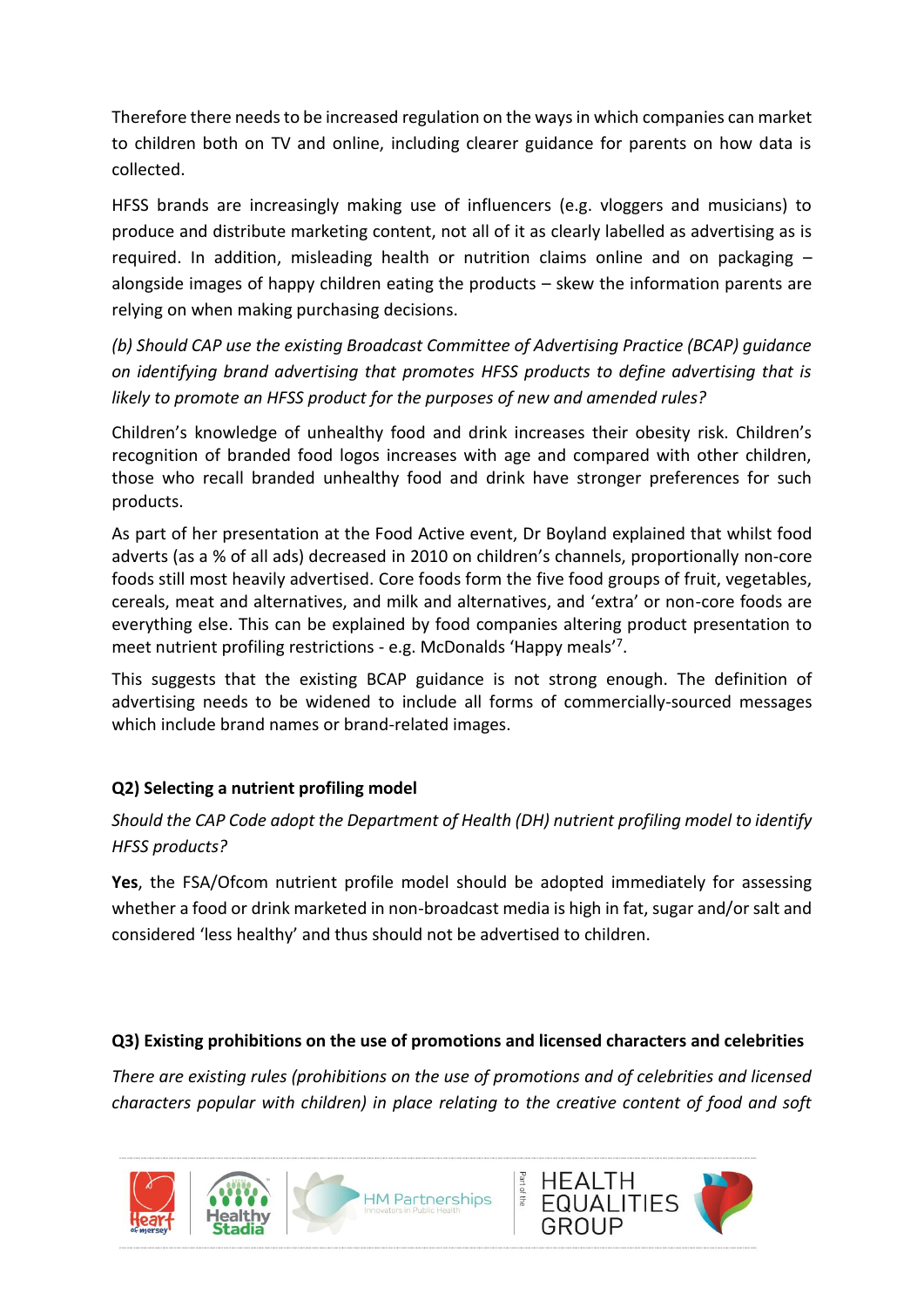# *drink advertising directed at children aged 11 and younger. Should these rules now be applied to advertising for HFSS products only?*

**No**. We support the CFC's position in that we are very concerned that by allowing any non-HFSS product to be advertised to children using celebrities and licensed characters, there would be many products just under the threshold score for HFSS which would choose to exploit such advertising techniques.

As the CFC note, there is a case for loosening the restrictions on use of licensed characters and celebrities for demonstrably healthier products such as fruit and vegetables.

### **Q4) Introducing placement restrictions**

## *(a) Should CAP introduce a rule restricting the placement of HFSS product advertising?*

**Yes**. Currently there are too many loopholes available to junk food manufacturers and there is a need for a clear and definitive ruling on the placement of HFSS product advertising, on TV, online and elsewhere (sporting events etc.).

Teen mobile media users are roughly three times as receptive to mobile advertising as the total subscriber population: just over half of teen mobile media users considered themselves open to mobile advertising<sup>8</sup>.

Social media platforms and marketers report that social media marketing has a powerful capacity to *amplify* marketing effects, increasing target audience reach, ad memorability, brand linkage and likeability compared to TV alone. In France and the US, direct return on investment for online Coca-Cola and Cadbury campaigns is reported to have been about 4 times greater than for TV (e.g., in a Coca-Cola campaign in France, Facebook accounted for 2% of marketing cost but 27% of incremental sales)<sup>6</sup>.

Exposure to 'homepage ads' on desktop or laptop on Facebook (advertising that appears to the side of the main feed, and typically includes an option for the user to engage with the brand e.g. 'become a fan') increased ad recall, brand awareness and purchase intent (age of participants not given), effects that were enhanced dramatically by adding social context (evidence that a friend had engaged with, and was thus 'endorsing', the brand<sup>9</sup>. This demonstrates the influence of Internet users over the perceptions and behaviours of others in their social network.

The disingenuous manner in which HFSS food is marketed to children means that choice is being distorted. This needs to be addressed urgently to respect children's rights and to protect this vulnerable group.

of the





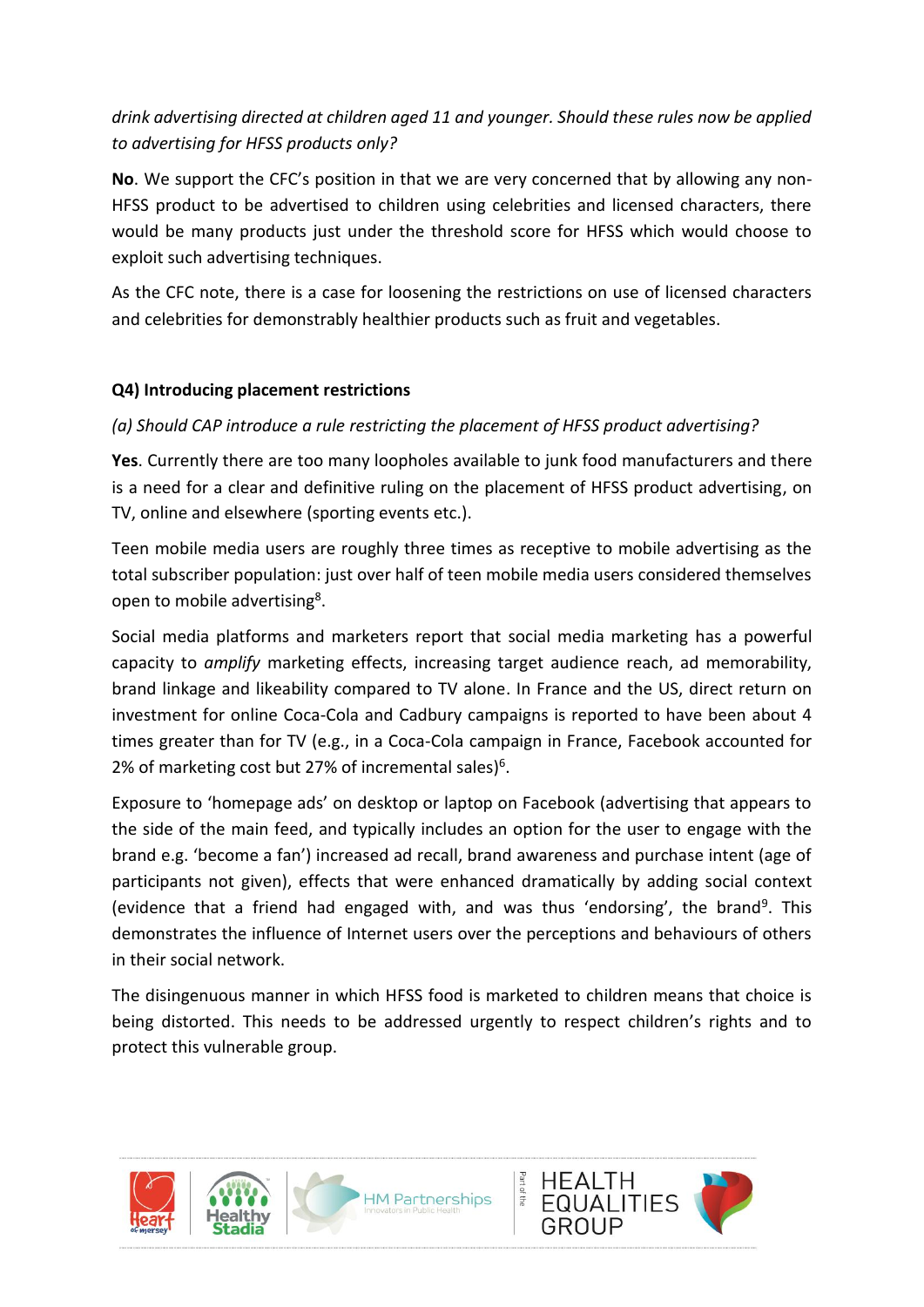*(b) If a media placement restriction is introduced, should it cover media directed at or likely to appeal particularly to children:*

# i) aged 11 or younger? **No** ii) aged 15 or younger? **Yes – but preference is actually for aged 17 and under.**

We support the CFC's submission (and others) who state that WHO recommendations and the UN Convention of the Rights of the Child define a child as anyone under 18. Therefore that should be age definition which is used to give the best protection to all children.

There is ample evidence to rule out under 12s as a sufficient definition. Children aged 12 and above are substantially influenced by junk food marketing due to their greater independence and higher levels of media consumption. In addition, newer forms of digital and social media food marketing practices are often difficult, even for older children, to recognise and resist.

Research shows for 13-17 year olds in the UK: 73% follow brands they like; 62% click on ads; and 57% make in-app or in-game purchases, and whilst they tend to be media literate they are still susceptible to advertising and marketing<sup>10</sup>. During the Food Active event, Tatlow-Golden reported that one in five food/drink retail websites features products either directly targeted at, or appealing to, teens, almost all of which are HFSS (including Coca-Cola, Galaxy, Ben & Jerry, Club Orange, McVities, Lucozade, Walkers, Kitkat, Red Bull, Pringles, Tayto, Glenisk Yogurts, Volvic water). They focus on fun, entertainment, celebrities and competitions/promotions. As such teens are vulnerable<sup>6</sup>.

### **Q5) Defining the audience**

*Where media has a broader audience, CAP uses a "particular appeal" test – where more than*  25% of the audience are understood to be of a particular age or younger – to identify media *that should not carry advertising for certain products media.*

*Should the CAP Code use the 25% measure for the purpose of restricting HFSS product advertising?*

**No**. The 25% measure offers insufficient protection to children, and would be almost impossible to implement or enforce effectively for many forms of non-broadcast media.

BARB data is available and is universally recognised as giving accurate figures on audience demographics. BARB 120 index is based on the proportion of children in the audience rather than actual viewing figures, so if a programme is also popular with adults it is unlikely to reach **120** on the index even if over a million children are watching.

Measures such as this allow children to be exposed to the marketing communication, when the aim of the restrictions – and of WHO's recommendations – is to minimise children's exposure to HFSS advertising. For programmes popular with both children and adults, these

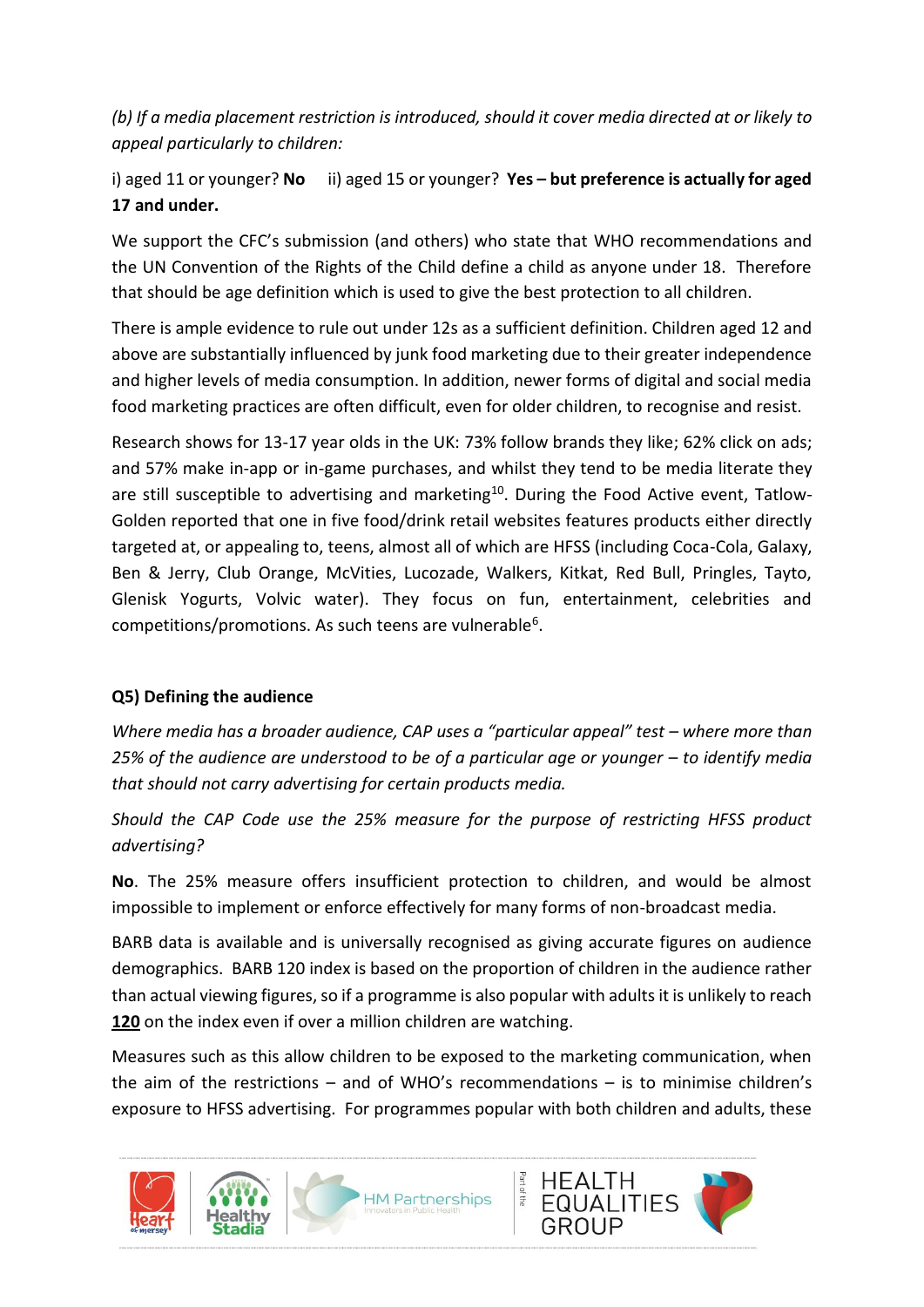measures will expose many 1000,000s of children to adverts which should predominantly be viewed only be those 18 years and older.

| Table 2. Which? Consultation Response (2006) $^{11}$ |  |
|------------------------------------------------------|--|
|------------------------------------------------------|--|

| Programme                              | Numbers of children watching (000s) | <b>Viewing Index</b> |
|----------------------------------------|-------------------------------------|----------------------|
| 1. Ant & Dec's Saturday Night Takeaway | 1154.5                              | 88.78                |
| 2. Coronation Street                   | 814.5                               | 48.64                |
| 3. Emmerdale                           | 545.5                               | 42.85                |
| 4. The X Factor Results                | 516.6                               | 71.60                |
| 5. The X Factor                        | 511.7                               | 76.63                |
|                                        |                                     |                      |
|                                        | ٠                                   |                      |
|                                        |                                     |                      |
| 27. Spongebob Squarepants              | 170.3                               | 268.69               |

There are no similar data sets for non-broadcast media. What data there is on audience breakdown online, for instance, is often partial, proprietary and inaccurate when it comes to age profiles. We are also concerned that CAP would rely on advertiser-provided figures and would have little way of independently verifying them.

## **Q6) Application to different media**

*Should CAP apply the placement restriction on HFSS product advertising to all non-broadcast media within the remit of the Code, including online advertising?*

**Yes,** the placement restriction on HFSS product advertising should be applied to all nonbroadcast media, including online advertising, without any exemptions. This also should include media currently outside of CAP's remit, including brand characters, packaging, labelling, in-school marketing, in-store placement and sponsorship.

**Contact Details:** Robin Ireland (CEO) [robin.ireland@heartofmersey.org.uk](mailto:robin.ireland@heartofmersey.org.uk)

0151 237 2686

Health Equalities Group, 151 Dale Street, Liverpool, L2 2JH

### **References:**

1. Public Health Outcomes Framework Data available at: [http://www.phoutcomes.info/public-health-outcomes](http://www.phoutcomes.info/public-health-outcomes-framework#page/0/gid/1000042/pat/6/par/E12000002/ati/102/are/E06000008. Accessed 09/09/15)[framework#page/0/gid/1000042/pat/6/par/E12000002/ati/102/are/E06000008. Accessed](http://www.phoutcomes.info/public-health-outcomes-framework#page/0/gid/1000042/pat/6/par/E12000002/ati/102/are/E06000008. Accessed 09/09/15)  [09/09/15.](http://www.phoutcomes.info/public-health-outcomes-framework#page/0/gid/1000042/pat/6/par/E12000002/ati/102/are/E06000008. Accessed 09/09/15)